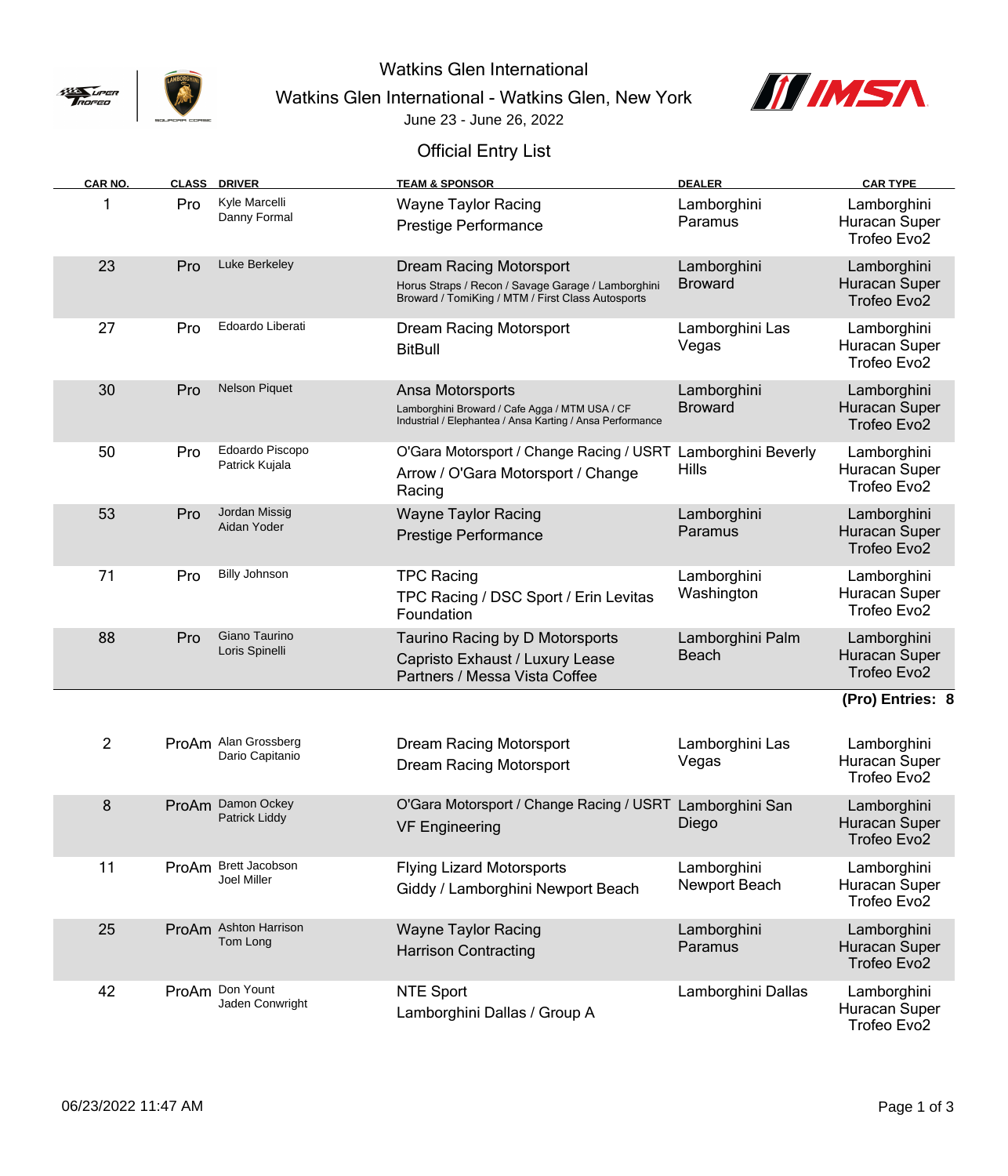| <b>CAR NO.</b> |    | <b>CLASS DRIVER</b>                              | <b>TEAM &amp; SPONSOR</b>                                                                                                                                                                      | <b>DEALER</b>                    | <b>CAR TYPE</b>                                         |
|----------------|----|--------------------------------------------------|------------------------------------------------------------------------------------------------------------------------------------------------------------------------------------------------|----------------------------------|---------------------------------------------------------|
| 46             |    | ProAm Bryson Lew<br><b>John Dubets</b>           | Precision Performance Motorsports (PPM)<br><b>Ideal Nutrition / HCB Yachts</b>                                                                                                                 | Lamborghini Palm<br><b>Beach</b> | Lamborghini<br>Huracan Super<br>Trofeo Evo <sub>2</sub> |
| 47             |    | ProAm Bryan Ortiz<br>Sebastian Carazo            | Precision Performance Motorsports (PPM)<br>Allied Car & Truck Rental / Mapfre / Ideal<br>Nutrition / HCB Yachts                                                                                | Lamborghini Palm<br>Beach        | Lamborghini<br>Huracan Super<br>Trofeo Evo2             |
|                |    |                                                  |                                                                                                                                                                                                |                                  | (ProAm) Entries: 7                                      |
| 3              | Am | <b>Randy Sellari</b>                             | <b>Wayne Taylor Racing</b><br><b>JG Wentworth</b>                                                                                                                                              | Lamborghini<br>Paramus           | Lamborghini<br>Huracan Super<br>Trofeo Evo2             |
| 4              | Am | Michael Mennella<br><b>Bart Collins</b>          | <b>MCR</b> racing<br>MCR racing / NSD nation safe drivers /<br>Lamborghini Miami                                                                                                               | Lamborghini Miami                | Lamborghini<br>Huracan Super<br>Trofeo Evo2             |
| 7              | Am | AJ Muss<br>Caleb Bacon                           | Forty7 Motorsports<br>Lamborghini of Philadelphia                                                                                                                                              | Lamborghini<br>Greenwich         | Lamborghini<br>Huracan Super<br>Trofeo Evo2             |
| 9              | Am | <b>Wesley Slimp</b><br><b>Tyler Hoffman</b>      | <b>TPC Racing</b><br><b>HNTB Companies</b>                                                                                                                                                     | Lamborghini<br>Washington        | Lamborghini<br>Huracan Super<br>Trofeo Evo2             |
| 17             | Am | Cam Aliabadi                                     | <b>Dream Racing Motorsport</b><br>Lamborghini Walnut Creek / The Luxury Collection Walnut<br>Creek / Addictive Coffee Roasters / AUX Auto Wraps /<br>Destroy vs Beauty / CTI, LLC/N3RDBOY, LLC | Lamborghini Walnut<br>Creek      | Lamborghini<br>Huracan Super<br>Trofeo Evo2             |
| 18             | Am | Jon Miller<br>Lance Bergstein                    | NTE Sport                                                                                                                                                                                      | Lamborghini San<br>Francisco     | Lamborghini<br>Huracan Super<br>Trofeo Evo2             |
| 19             | Am | Shehan Chandrasoma                               | <b>MCR</b> racing<br>Lamborghini Austin                                                                                                                                                        | Lamborghini Austin               | Lamborghini<br>Huracan Super<br>Trofeo Evo <sub>2</sub> |
| 33             | Am | John Hennessy                                    | O'Gara Motorsport / Change Racing / USRT Lamborghini<br>Arrow / O'Gara Motorsport / Change<br>Racing                                                                                           | Charlotte                        | Lamborghini<br>Huracan Super<br>Trofeo Evo2             |
| 45             | Am | <b>Martin Fuentes Telich</b><br>Caesar Bacarella | TR3 Racing                                                                                                                                                                                     | Lamborghini Miami                | Lamborghini<br>Huracan Super<br>Trofeo Evo2             |
| 48             | Am | David Staab<br>Nikko Reger                       | Precision Performance Motorsports (PPM)<br>Haynes & Boone / Flip Lok / Ideal<br>Nutrition / HCB Yachts                                                                                         | Lamborghini Palm<br>Beach        | Lamborghini<br>Huracan Super<br>Trofeo Evo2             |
| 51             | Am | Claude Senhoreti                                 | <b>MCR</b> racing<br>Play Trades / MCR racing / Lamborghini<br>Palm Beach                                                                                                                      | Lamborghini Palm<br><b>Beach</b> | Lamborghini<br>Huracan Super<br>Trofeo Evo2             |
| 64             | Am | Tom Tait                                         | <b>Flying Lizard Motorsports</b><br>Emerald Center / Chandler Pavilions /<br>Lamborghini Newport Beach                                                                                         | Lamborghini<br>Newport Beach     | Lamborghini<br>Huracan Super<br>Trofeo Evo2             |
| 66             | Am | Jeff Courtney                                    | <b>NTE Sport</b>                                                                                                                                                                               | Lamborghini Dallas               | Lamborghini<br>Huracan Super<br>Trofeo Evo2             |